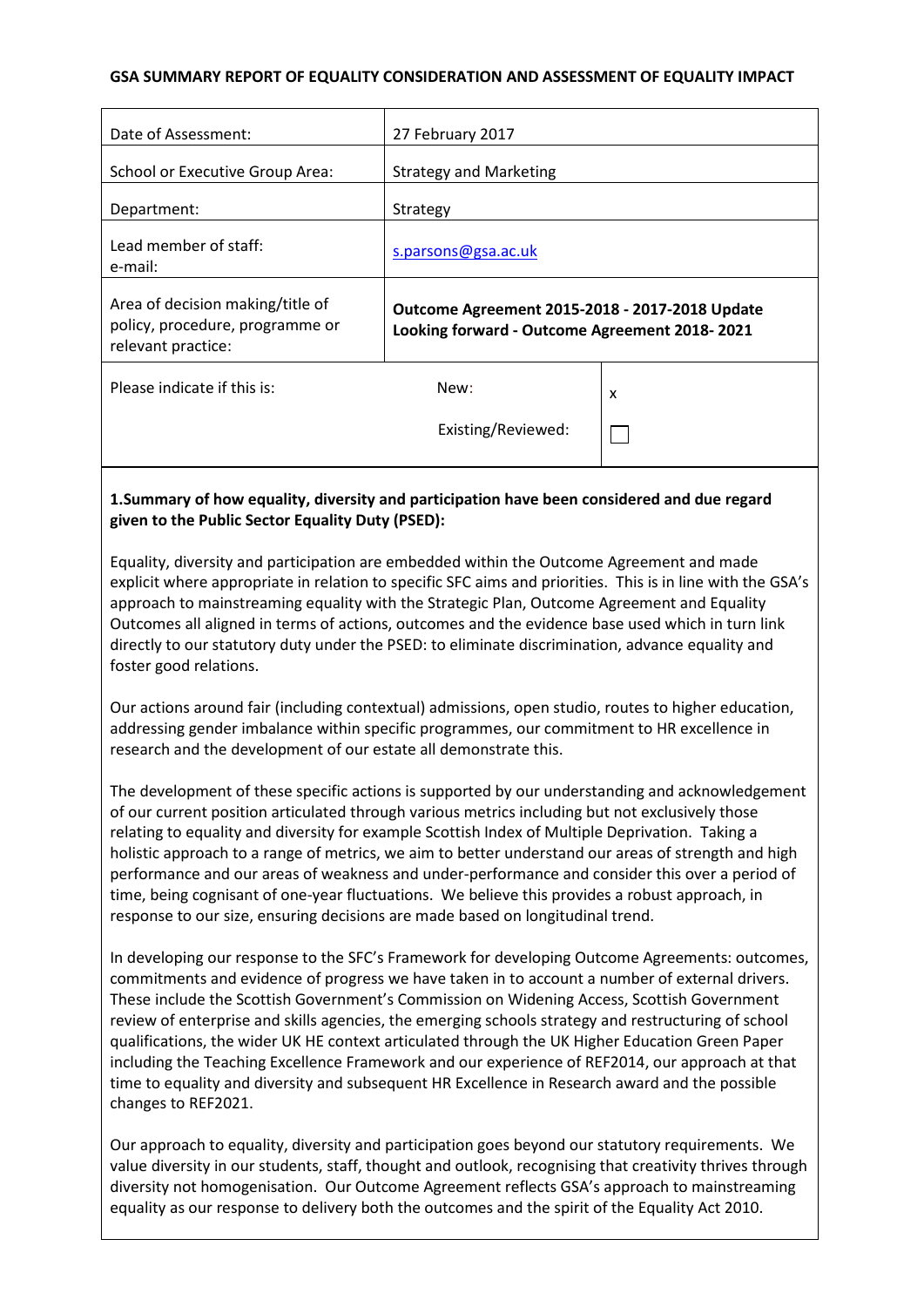## **2.Evidence used to make your assessment:**

In addition to the external drivers identified above and taking in to account the GSA's approach to mainstreaming equality, a number of statistical measures have informed our approach and aims. These form the basis for our actions and in meeting the SFC priorities. In the development of specific plans and strategies to deliver these actions more detailed analysis of statistical data sets relevant/appropriate to the action being addressed are expected to be used. These include interalia:

- Current and longitudinal statistics on the breakdown of GSA applicants and the student body by protected characteristics and SIMD indices benchmarked against local/regional/national (Scottish and UK) datasets and produced annually by GSA as published Equality Monitoring Report: Students and Student Benchmark Data
- Analysis of HESA published data on student numbers and characteristics, widening participation and continuation rates
- HESA data on graduate destinations and graduate employment and salaries
- UCAS published data on applicant profile
- Current and longitudinal statistics on GSA staff profile produced annually by GSA published Equality Monitoring Report: Staff; HR equal opportunities monitoring for job applicants;
- Results and analysis of NSS and PTES surveys
- Results and analysis of surveys and attendance in relation to GSA's cultural engagement activities (exhibitions, tours, lectures and events)
- Scottish Index of Multiple Deprivation
- Data derived from the Understanding Glasgow: The Glasgow Indictors Project
- SFC Gender Action Plan
- Relevant legislation for example British Sign Language (Scotland) Bill
- Equality Impact Assessments already undertaken by GSA

# **3.Outline any positive or negative impacts you have identified:**

The delivery of the actions outlined within the Outcome Agreement 2015-2018 - 2017-2018 Update Looking forward - Outcome Agreement 2018- 2021 should have an overall positive impact on the GSA's structures, behaviours, culture and demonstrable delivery (measured through improved performance in key metrics) in relation to mainstreaming equality for all protected characteristic groups and specifically gender, race and disability and access to higher education for students within SIMD lowest 20% and 40% of the population.

This is achieved through a commitment to addressing equality through a mainstreaming approach that is embedded within the institutional strategy, outcome agreement and across strategies, substrategies, work steams, projects and policy development.

# **4.Actions you have taken or planned as a result of your findings:**

(Please complete the action plan in this section)

The GSA's approach to mainstreaming equality requires Equality Impact Assessments to be undertaken for all policy developments and activities. These can be found at [http://www.gsa.ac.uk/about-gsa/key-information/equality/mainstreaming-equality/equality](http://www.gsa.ac.uk/about-gsa/key-information/equality/mainstreaming-equality/equality-impact-assessment-summary-reports/)[impact-assessment-summary-reports/](http://www.gsa.ac.uk/about-gsa/key-information/equality/mainstreaming-equality/equality-impact-assessment-summary-reports/) . This approach identifies measures of success, reporting and feedback through the GSA's formal reporting structures. Being a continuous approach to impact assessment this embeds our approach to eliminating discrimination, advancing equality and fostering good relations, linking back to our Equality Outcomes, Outcome Agreement and Strategic Plan. The strategies, sub-strategies, work-streams and projects which will deliver our OA aims will all be subject to specific equality impact assessment and through this process, will deliver both positive culture and performance change.